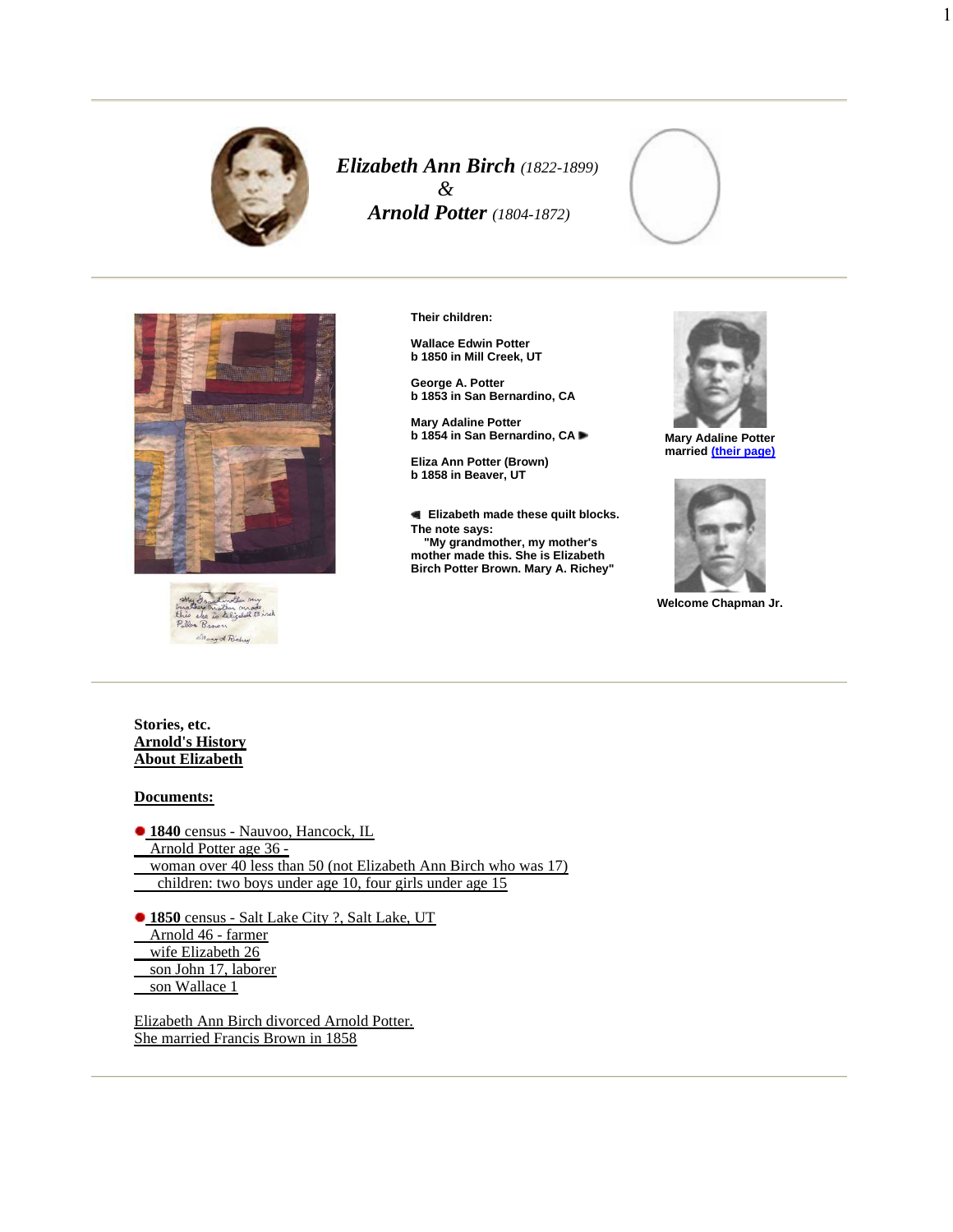## **Elizabeth Ann Birch**

Elizabeth Ann Birch was born on 22 Mar 1831 in Radnoirshire, Wales. In the IGI, her birth date is listed as 2 Nov 1821, a more plausible date if she married Arnold in 1843. Another recorded birth year is 1822. The 1850 census lists her as age 26 which would put her birth year about 1824.

She was baptized in 1840 at Stanley Hill, England by Wilford Woodruff. She and her mother and brother had come to Nauvoo from Herefordshire, England. They had been among those converted by Wilford Woodruff and his companions at the Benbow farm. The family arrived at New Orleans May 16, 1841.

She married widower Arnold Potter in Nauvoo on 10 December 1843. By 1845 they were living at Sand Prairie, in Lee County, Iowa, just across the river from Nauvoo, where he was the Presiding Elder of the Saints living there. Crossing the plains for the first time in 1848, Arnold arrived in Salt Lake in September of that year. Elizabeth had remained behind in Iowa. Four of his children by his first wife were already in Utah, having come with Daniel Spencer's group about a year before, in 1847. Their ages that year would have been somewhere between 14 and 20 something.

Arnold spent the winter 1848-49 in the Salt Lake Valley and returned to Iowa in the spring of 1849. Leaving Iowa under Silas Richards in July, he and Elizabeth arrived in Salt Lake in October, 1849. Elizabeth was at this time expecting their first child. They settled in Millcreek where Wallace Edwin Potter was born in April of 1850. John, his youngest child from his first marriage was living with them at age 17. (1850 census)

The family was definitely in San Bernardino by March 16, 1856. This was the date when he was called to serve a mission to Australia.

Upon his return to San Bernardino to his family and the Saints in 1857, he caused enough notice to be recorded in the "Manuscript history of the San Bernardino Settlement," found in the LDS Church archives. Between September and December of 1857, several entries were made concerning his activities there:

"Wednesday 21 October 1857 - Arnold Potter, who calls himself Potter Christ, appeared in our streets today with a brand on his forehead which had been put in with India ink. The words, which can be read at quite a distance, are 'Potter Christ The Living God Morning Star.' To the right of the inscription is a star, below a cross. He appears very desirous of winning followers. It is said there are several apostates about to join him."

By the spring of 1858, Arnold's family now numbered 2 children and Elizabeth was expecting a third. Apparently, she didn't have faith in Arnold's revelations and his special calling, for she left him in San Bernardino and returned to Utah with the children. Arnold provided Elizabeth with a team and wagon and bade them farewell, never to see them again.

Where their children were born: Wallace Edwin Potter b 1850, Mill Creek, UT George A. Potter b 1853, San Bernardino, CA Mary Adaline Potter b 1854, San Bernardino, CA Eliza Ann Potter (Brown) b 1858, Beaver UT

Elizabeth Ann Birch divorced Arnold Potter. She married Francis Brown in 1858

2

Many details are from an article in Pioneer, a journal published by the Sons of Utah Pioneers: " Arnold Potter: From L.D.S. Convert to Pioneer to Missionary to Sect Leader" by Steven R. Parkes, City Creek Chapter (Pioneer, Vol. 32, January-February **1985, pp. 11, 14.),**

<sup>-</sup> above info also found in a history of Arnold Potter compiled by Alvin C. Rencher, Mary Ann Chapman Richey, An Arizona **Pioneer, 2008**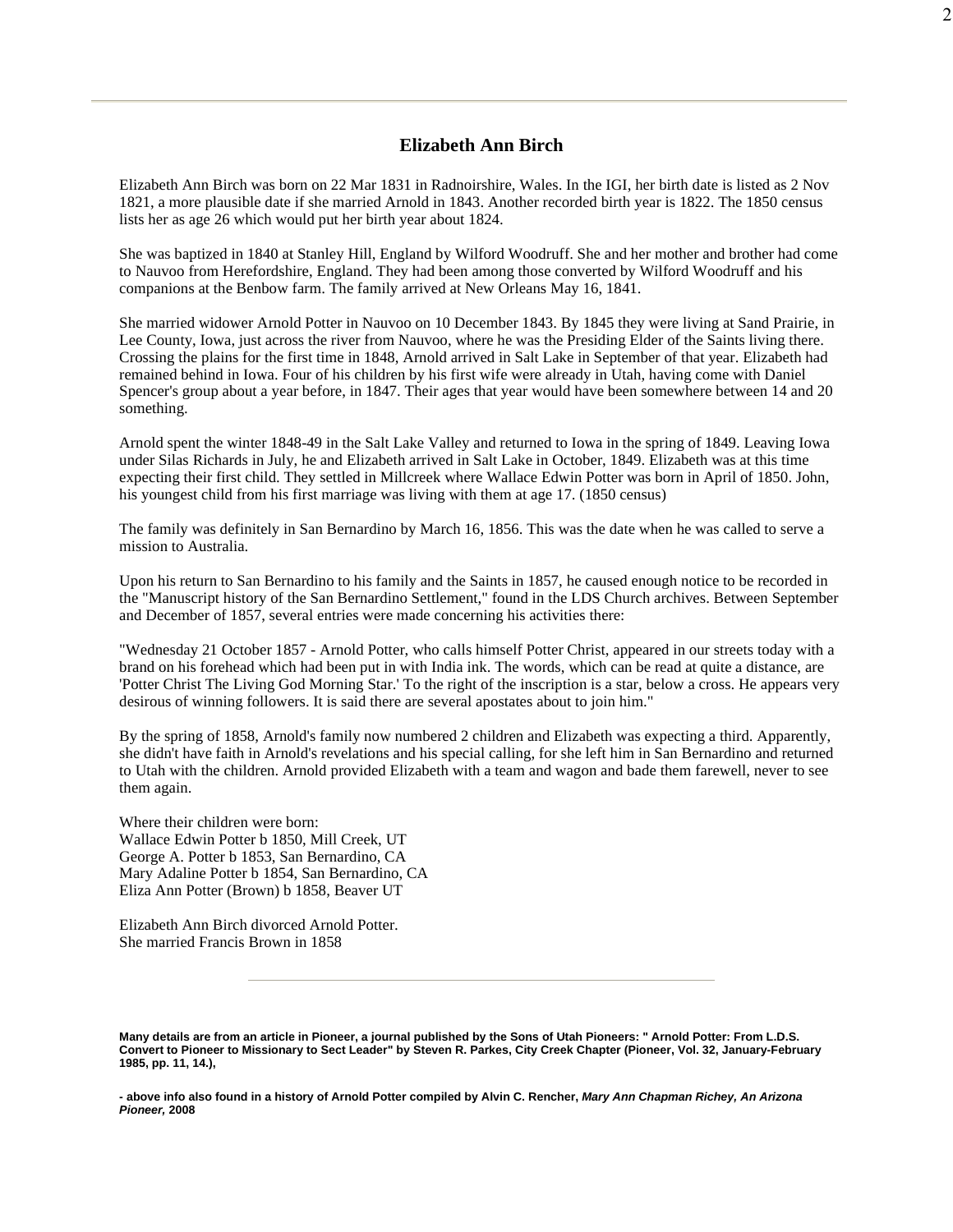## **Arnold's History - Convert to Apostate**

3

**Arnold Potter (January 11, 1804 – April 2, 1872) was a self-declared Messiah and a leader of a schismatic sect in the Latter Day Saint movement. Potter referred to himself as Potter Christ.**

**Potter was born in Herkimer County, New York. At age 19, he married Almira Smith. By 1835 Potter had moved with his wife and children to Switzerland County, Indiana. On November 10, 1839, Potter and his family were baptized by missionaries of the Church of Jesus Christ of Latter Day Saints.**

**In April 1840 Potter and his family moved to Nauvoo, Illinois to join the main gathering of Latter Day Saints. On April 24, 1840 Potter was given the Melchizedek priesthood and ordained to the priesthood office of elder by Joseph Smith, Jr. On June 1, 1840 Potter received a patriarchal blessing from church patriarch Joseph Smith, Sr. He married Elizabeth Ann Birch 10 December 1843 in Nauvoo Ill. Potter settled in Sand Prairie, Iowa, where Potter was the presiding elder of the church. In January 1845 Potter became a seventy in the church.**

**In 1848 Potter traveled to the Salt Lake Valley as a Mormon pioneer. By 1856, he had moved his family from Utah Territory to San Bernardino, California. On March 16, 1856 Potter received a call to serve as a missionary in Australia from LDS Church president Brigham Young. Later that year, Potter left California for Australia on the ship Osprey.**

**Potter later claimed that during his trip to Australia, he underwent a "purifying, quickening change" whereby the spirit of Jesus Christ entered into his body and he became "Potter Christ, Son of the living God". During his time in Australia, Potter wrote a book which he said was dictated to him by angels; it was described by Potter as the book from which all people were to be judged at the Final Judgment.**

**Potter returned to California by October 1857. A Latter-day Saint observer described Potter's re-appearance in the community:**

**Wednesday 21 October 1857—Arnold Potter, who calls himself Potter Christ, appeared in our streets today with a brand on his forehead which had been put in with India ink. The words which can be read at quite a distance, are "Potter Christ—The Living God— Morning Star". To the right of the inscription is a star, below a cross. He appears very desirous of winning followers. It is said there are several apostates about to join him. 1**

**By the spring of 1858, Arnold's family now numbered 2 children and Elizabeth was expecting a third. Apparently, she didn't have faith in Arnold's revelations and his special calling, for she left him in San Bernardino and returned to Utah with the children. Arnold provided Elizabeth with a team and wagon and bade them farewell, never to see them again.**

**By 1861 Potter and some of his followers had left California with the intention of settling**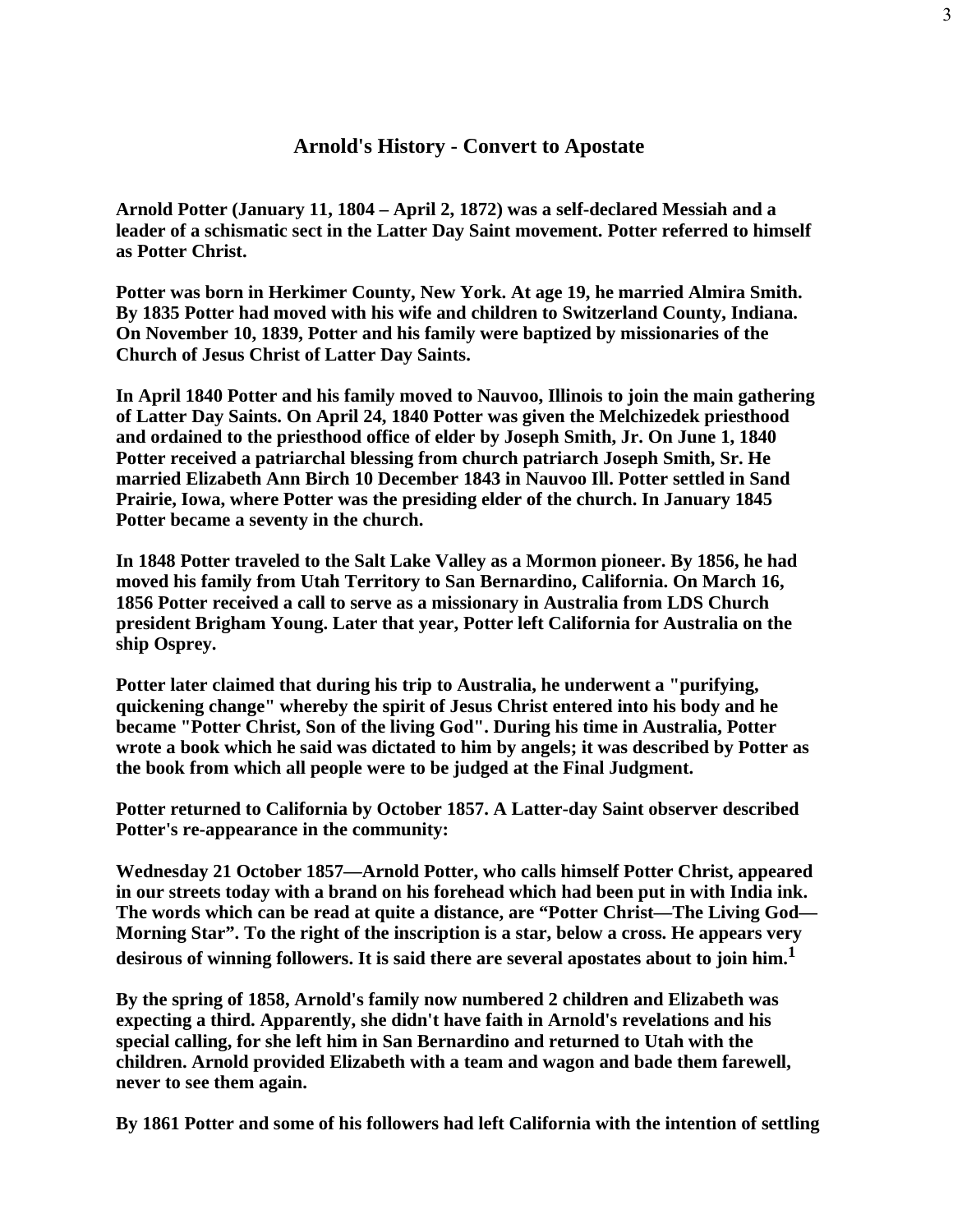**near Independence, Missouri, the traditional location of Zion for the Latter Day Saints. They settled at Saint Marys in northwest Mills County, Iowa. When Saint Marys was destroyed by flooding in 1865, they moved to Council Bluffs, Iowa. Potter spent his days wandering the streets in Council Bluffs wearing a long white robe and became a local oddity.**

4

**One newspaper interviewed Dr. W. H. Nipps, who had known Potter Christ at this time. He said: "The converts were few but devout. The men wore long black robes, and the women dressed like it was a sin to be pretty. They held enthusiastic prayer meetings.**

**At one time Potter decided it was time to make his 'ascent.' Some packing house workers made up a purse to buy the self designated holy man some golden slippers befitting the occasion. Some other kind soul donated a donkey, and before long the entire Potter Christ group made a pilgrimage to the bluffs from which Potter was to leave for his home in the heavens. Apparently the weather or the signs were not right for the ascension, because Potter never took off, and there is no report of the descent from the bluffs."**

**In 1872 Potter announced at a meeting of his church that the time had come for his ascent into heaven. Followed by his disciples, Potter rode a donkey to the edge of the bluffs, whereupon he leapt off the edge. Potter died in the attempt to ascend into heaven and his body was collected and buried by his followers.**

**Sources:**

**1. Manuscript History of the San Bernardino Settlement, LDS Church archives.**

**References**

**- Manuscript History of the San Bernardino Settlement, LDS Church archives.**

**- Steven R. Parkes. Arnold Potter: From L.D.S. Convert to Pioneer to Missionary to Sect Leader (unpublished manuscript)**

**- Russell R. Rich (2d ed. 1967). Those Who Would Be Leaders: Offshoots of Mormonism (Provo, Utah: Brigham Young University)**

**http://en.wikipedia.org/wiki/Arnold\_Potter**

**- above info also found in a history of Arnold Potter compiled by Alvin C. Rencher,** *Mary Ann Chapman Richey, An Arizona Pioneer,* **2008**

Arnold Potter in Nauvoo **1840** census - Nauvoo, Hancock, IL Arnold Potter age 36 - A woman over 40 less than 50 (not Elizabeth Ann Birch who was about 17) children: two boys under age 10, four girls under age 15

Arnold and Elizabeth Potter in Salt Lake Valley